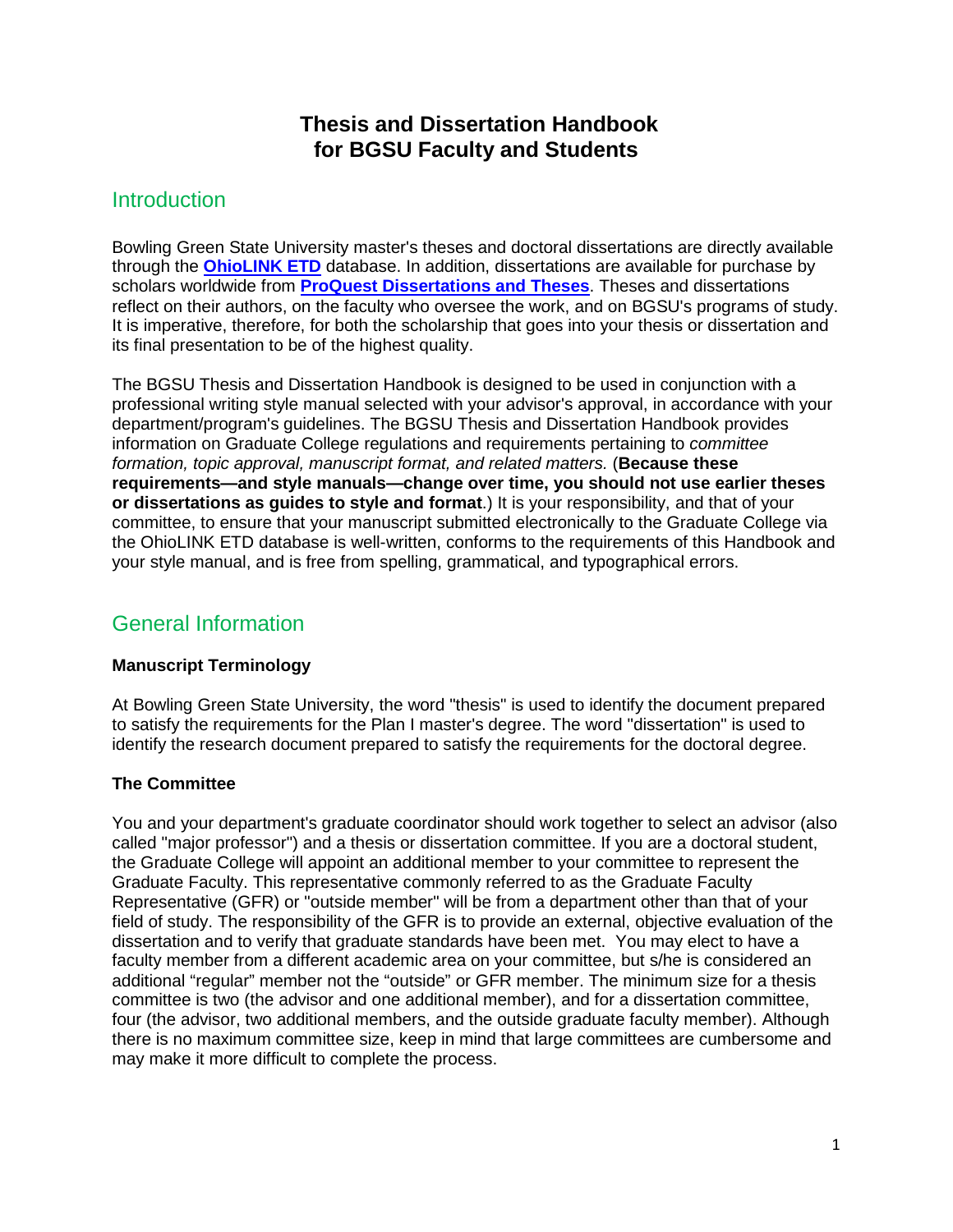# **The Basic Steps**

Once you have passed any preliminary program examinations, the following basic steps are needed to complete your thesis or dissertation. This is an outline only. Consult the Graduate Catalog and your department/school for additional details on other University or departmental requirements.

# Topic Approval

- 1. Identify your thesis or dissertation advisor and the other members of your committee.
- 2. Decide on a topic through discussions with your advisor and committee members.
- 3. Secure departmental approval of the topic, according to the department's procedures.
- 4. Secure Graduate College approval of the topic and committee membership by submitting the **[Topic Approval Form](http://www.bgsu.edu/gradcoll/documents/index.html)** with signatures of your committee members and departmental graduate coordinator.
- 5. Receive notice of the name of the Graduate Faculty Representative for your committee.

#### Research and Writing

- 1. First meeting with your committee: The purpose of this meeting is to discuss such concerns as whether you will meet regularly with the entire group or just with your advisor, whether your advisor will review the draft text before it is submitted to the entire committee, and whether you will submit work chapter by chapter or only once the manuscript is completed.
- 2. Establish a regular meeting schedule with your advisor (and other committee members, if desired).
- 3. Investigate whether HSRB or IACUC approval is required. If so, achieve this approval prior to conducting research. (Include the approval form in your manuscript's appendix.)
- 4. Do the research, analysis and writing.
- 5. Submit the initial draft(s) of the manuscript to your advisor and committee for review.
- 6. Revise the manuscript based on their input and submit a final version to the committee far enough in advance of the final examination/defense date to allow a thorough reading. (Allow 3-5 weeks.)

#### Submission of Manuscript (following approval and final examination)

- 1. Thoroughly proofread the manuscript.
- 2. **[The Thesis/Dissertation Defense and](http://www.bgsu.edu/gradcoll/documents/index.html) Manuscript Approval Form** (also known as the ETD Approval/Submission form) verifies the final oral defense as well as the manuscript approval. This form is to be submitted to the Graduate College by the posted deadline. This form must include the signatures of all members of your committee and be received in the Graduate College by the posted deadline of the term you plan to graduate.
- 3. Upload the final error-free, PDF version electronically to the **OhioLINK [ETD database](http://maurice.bgsuedu/record=e1000206)** by the posted deadline date. The posted deadline date can be found on the **Graduate College web site**. (Due date is usually 6-8 weeks prior to the end of the term.)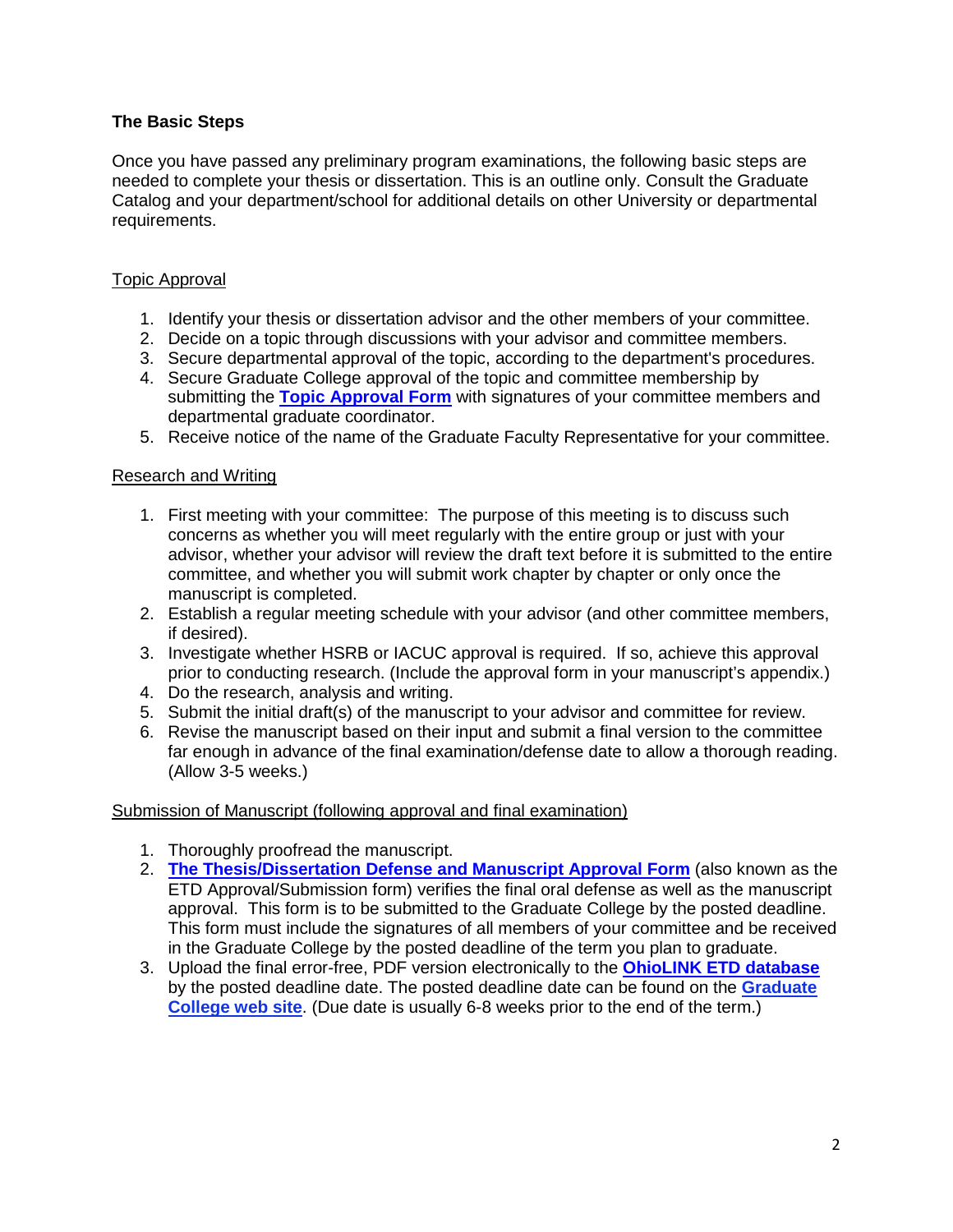# **Instructions for the Master of Music Degree in Composition**

Graduate students majoring in music composition submit an original musical composition as their thesis. All aspects of the composition must conform to specifications established by the College of Musical Arts. Students submit the approved score/parts for the work to the **[OhioLINK](http://maurice.bgsu.edu/record=e1000206) ETD database**. The manuscript must contain a title page, an appropriate written introduction, an abstract, other explanatory information concerning the composition, and pertinent bibliographic documentation. These must conform to the format and style requirements contained in this Handbook. If the composition is performed, a recording, conforming to specifications established by the College of Musical Arts may be included with the electronic manuscript submitted to OhioLINK. Music students must seek information from their program faculty to ensure proper completion of all programmatic requirements.

# Getting Started

# **Selecting a Topic**

Choosing an appropriate topic or problem is key and usually involves three significant features: a) addresses an important unresolved issue in the discipline; b) retains the student's interest over the course of the study and beyond; c) can be studied in a reasonable period of time. After choosing the topic, the following steps must be conducted in the process.

- **1.** The **[Topic Approval Form](http://www.bgsu.edu/gradcoll/index.html)** describing the selected topic must be signed by your advisor, all committee members, the departmental graduate coordinator, and the Dean of the Graduate College.
- 2. Master's students must have a minimum grade point average of 3.0 at the time of topic approval, while doctoral students must have a minimum GPA of 3.2.
- 3. Master's students must receive topic approval at least ten weeks prior to the commencement at which they receive the degree. A student working toward the doctorate must pass a preliminary examination before submitting a topic for approval and being admitted to candidacy.
- **4.** Candidacy for the degree must be achieved at least six months before the degree is conferred. When your topic has been approved, you and your committee will be notified by the Dean of the Graduate College.

# **Doing the Study**

Research is a highly individual process; however, pursuing the approved topic, keeping orderly records or notes, and consulting on a regular basis with one's advisor are essential. When approved by your committee, it is permissible to pay for certain mechanical tasks such as the services of a statistical consultant, or assistance in copy editing the final draft— the student, is responsible for doing all basic research and writing. The purchase of prepared research reports or the writing of text by another person without proper credit in the final document is not permissible and is inconsistent with the ethics of research.

Thesis and dissertation research projects involving laboratory animals must be reviewed by the Institutional Animal Care and Use Committee (IACUC) prior to the initiation of the study. Student research projects that involve collecting information from or about living persons must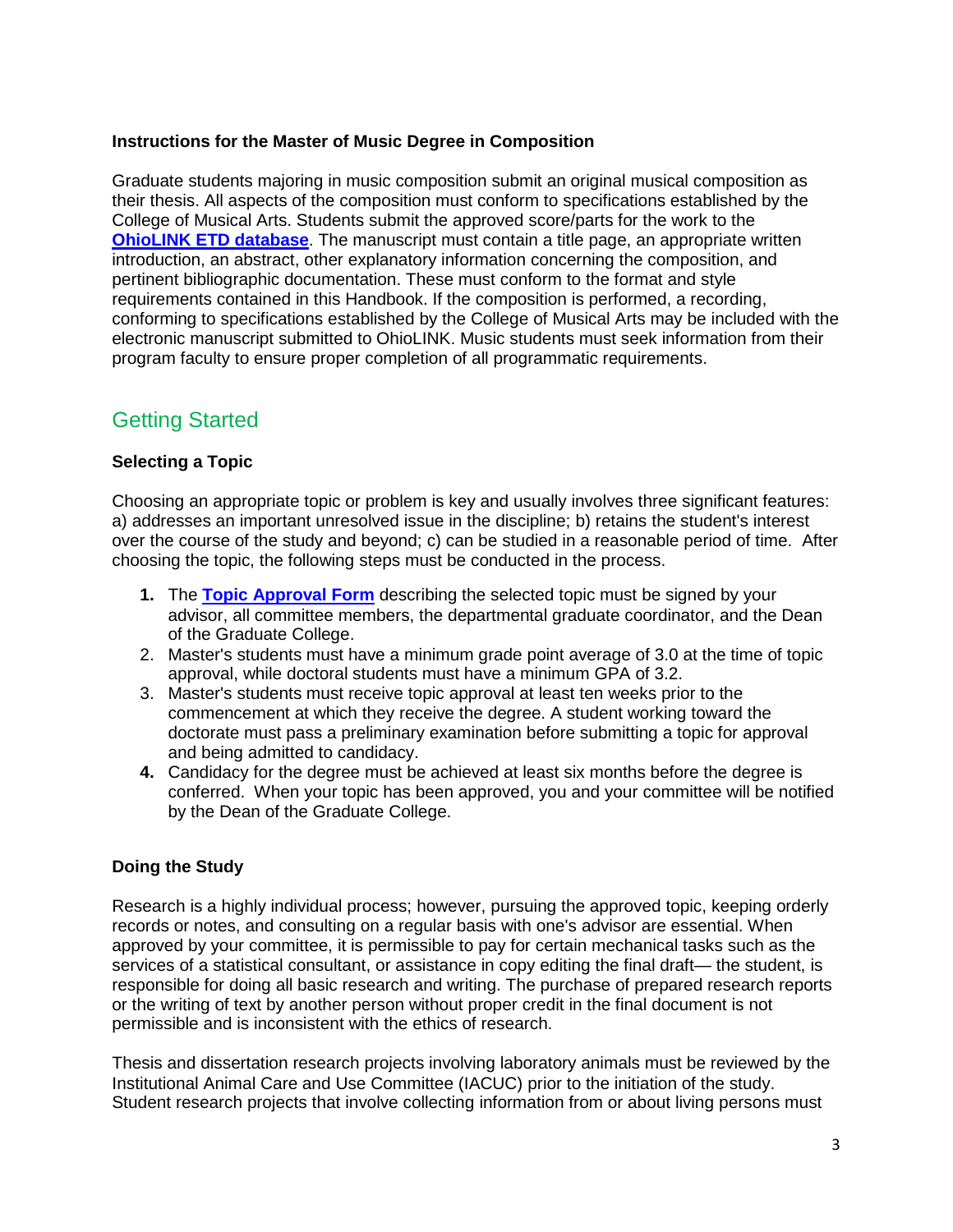be reviewed by the Human Subjects Review Board (HSRB). For projects involving collection of any kind of information from or about people by survey, interview, testing, observation, examination, specimen collection, or review of records, graduate students should consult with a member of the Human Subjects Review Board. This consultation should take place during the design stage of the research project. **Approvals for IACUC, HSRB and any copyright materials used for the research must be included in the appendix of the thesis or dissertation.**

Graduate students collecting data or carrying on correspondence in connection with a thesis or dissertation may not use the name of the University without special written permission of the dean designate of the Graduate College. Any questionnaires or other materials distributed outside the University must receive the prior approval of the instructor or advisor in charge of the study before a student seeks approval by the dean designate. Additional information concerning the policies applicable to student research projects can be obtained from the Office of Sponsored Programs and Research (SPAR).

# As stated in the BGSU Graduate Catalog:

*"Academic honesty is the central value of an academic community. It is expected that graduate students will neither engage in nor facilitate cheating (using or attempting to use unauthorized materials, information, or study aids), fabrication (falsification or invention of any information or citation), or plagiarism (representing the words or ideas of others as one's own) in their academic work. The Academic Honesty Policy, which is found in the Student Affairs Handbook, contains strict sanctions, including expulsion, for all forms of academic dishonesty*."

# **Selecting a Style Manual**

Before doing any writing, students should work with their graduate coordinator and advisor to select a style manual—making sure it is the most recent edition—and familiarize themselves with its contents. A variety of style manuals are available that set standards for grammar, bibliographic format, word choice, etc. Some of the most commonly used are The ACS Style Guide (American Chemical Society), the CBE Style Manual for Biological Journals, the Chicago Manual of Style, the MLA Handbook (Modern Language Association), A Manual for Writers of Term Papers, Theses and Dissertations (Kate L. Turabian), and the Publication Manual of the American Psychological Association. **Most departments or professors require the use of a specific style manual;** others leave the choice up to the student.

The thesis or dissertation must conform strictly to the specifications of this Handbook and the style manual selected**. In instances where the Handbook and the style manual differ, follow the Handbook regarding matters of form (required preliminary pages, margins, etc.) and the style manual regarding matters of style(grammar, table formatting, bibliography/notes, etc.).**

# **Format and Style**

Templates are available on the Graduate College ETD website for assistance with formatting the preliminary pages. It is recommended that the relevant templates are downloaded separately and the Adobe Acrobat is used to merge all of these files into one formatted PDF. Students should remember that when working with formatting issues, the final version of the manuscript must be converted to PDF format for submission to the **[OhioLINK ETD](http://maurice.bgsu.edu/record=e1000206) database**. Please visit the **[OhioLINK ETD FAQ](https://etdadmin.ohiolink.edu/ap:11:193972984418:::::)** for further information on converting and submitting the final, approved manuscript.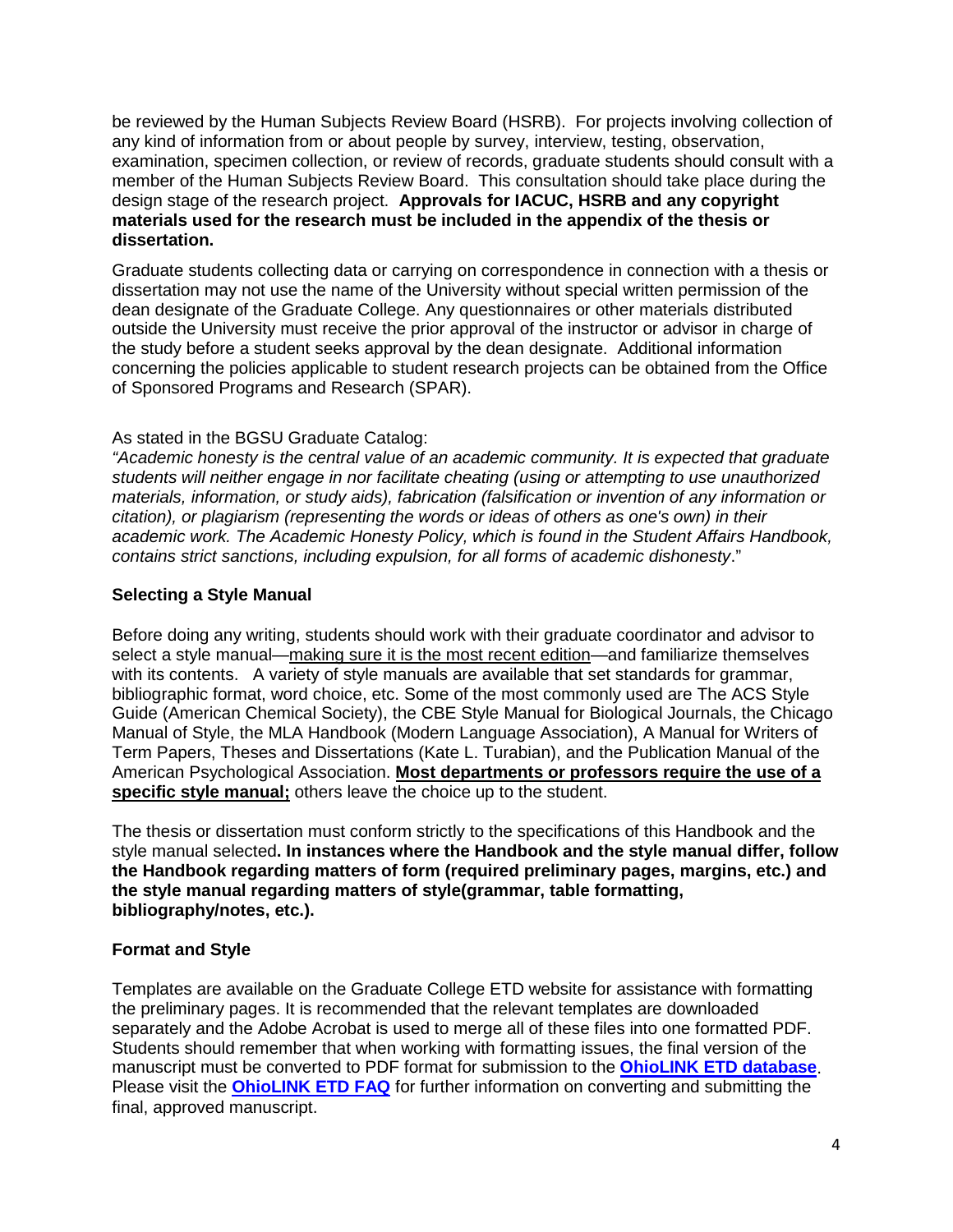# **Margins**

All (right, left, top, and bottom) margins should be set at one inch. Use these margins throughout the manuscript. Text should be left justified only (leave the right margin ragged).

#### **Page Numbers**

Page numbers must be placed in the top right corner. The page number should be set against the 1" right margin and approximately 3/4" from the top of the paper. With the exception of the title page and copyright page, every page of the manuscript must have a page number in the top right corner. The preliminary pages—excluding the title page and copyright page, which are not numbered—are numbered beginning with the lower-case Roman numeral "ii" if there is no copyright page and "iii" if there is one. Page number 1 is assigned to the first page of text.

# **Spacing**

Manuscript text must be double-spaced throughout, without extra spaces between paragraphs, unless otherwise specified by your style manual. The text should be more or less continuous, without hard page breaks between sections (with the exception of new chapters). Each new chapter is to begin on a new page.

# **Headings**

Chapters or their equivalents (e.g., METHOD, RESULTS) are often divided into sections, and sometimes further divided into subsections, each preceded by a heading. Chapter/major section headings are always written in all capital letters, both in the text and the Table of Contents. The format of subsection headings varies by style manual, but it must be consistent throughout the manuscript, and once they have been determined, heading levels for the subsections should not be skipped. Some style manuals, such as that of the American Psychological Association, require specific formatting for heading levels. Others (e.g., MLA) have no specific requirements, but do not support word-level formatting such as italics or bold type. Check your style manual to see if specific heading formats are required. If not, a scheme such as the APA's would be appropriate:

# CHAPTER/MAJOR SECTION: CENTERED UPPERCASE HEADING

First Level: Centered Uppercase and Lowercase Heading

*Second Level: Centered, Italicized, Uppercase and Lowercase Heading*

*Third Level: Left Margin Flush, Italicized, Uppercase and Lowercase Side Heading*

 *Fourth Level: indented by half an inch, italicized, lowercase paragraph heading ending with a period.*

# **Tense and Point of View**

A typical thesis or dissertation describes something that has already taken place and, therefore, requires consistent usage of the past tense. The "historical present" is customarily used in the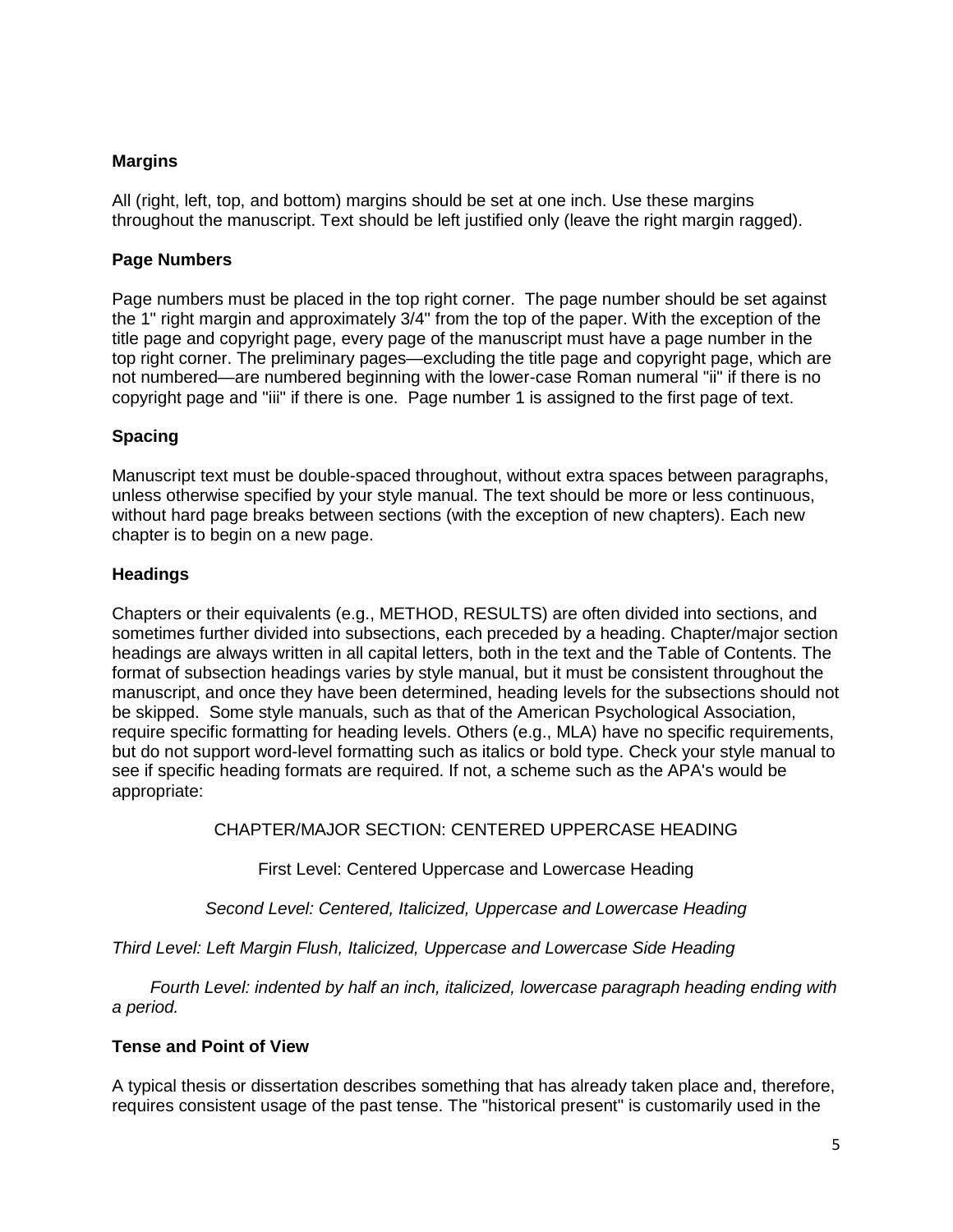disciplines of English and the humanities: events that have already occurred are described in the past tense and written or audio/visual works in the present tense. In the sciences and other disciplines, the past tense is almost always used. Present and future tense may be used, provided you make it clear that the statement is true at the time it is read or will be true in the future; otherwise, the reader may assume that the material is based purely on your opinions. A dissertation or thesis is most often a report of a study which has been made in accordance with objective principles, and so is normally written in the third person. Be as objective as possible, using impersonal pronouns ("one," "the researcher") rather than personal pronouns ("I," "we") when these are needed. However, use of the first person is becoming increasingly popular in the humanities and qualitative research. As usual, discuss the most appropriate point of view with your advisor.

# **Quotations**

Most style manuals list individual requirements as to the use and format of quotations. If yours does not, use the following rules of thumb: enclose a quotation less than three typewritten lines in length in quotation marks and work it into the existing paragraph. If the quotation is more than three typewritten lines in length, delete the quotation marks and give it its own separate, blockindented paragraph.

# **Footnotes, Endnotes, and Parenthetical Citations**

Consult your style manual to see whether the preferred method for attributing quotations is footnotes (which appear at the bottom of the page), endnotes (which are grouped together at the end of the chapter or manuscript) or parenthetical citations (which appear in the text, immediately after the quote or reference). Use the same method and formatting throughout the manuscript.

# **Abbreviations, Acronyms, and Symbols**

The use of abbreviations, acronyms, or symbols is acceptable provided that proper clarification is given the first time they are used. Except for extremely common examples, proper form includes the term or phrase given in full immediately followed by the abbreviation in parentheses, e.g., "electron volts per molecule (ev/m)." The abbreviation "ev/m" would then be used throughout the manuscript without explanation or parentheses. A preface or appendix may also be added listing all abbreviations, acronyms, and symbols with their meanings.

# **Foreign Words and Phrases**

Except in a thesis or dissertation written in a language other than English, it is customary to underline or italicize words taken directly from a foreign language (including Latin). Certain exceptions are permitted for words that have been completely absorbed into the language, e.g., "etcetera." Consult an unabridged dictionary or your style manual if you are uncertain whether a foreign term has been accepted into common American English usage.

# **Use of Numbers**

Consult your style manual to see whether it dictates using numerals at all times, or spelling out numbers under certain conditions.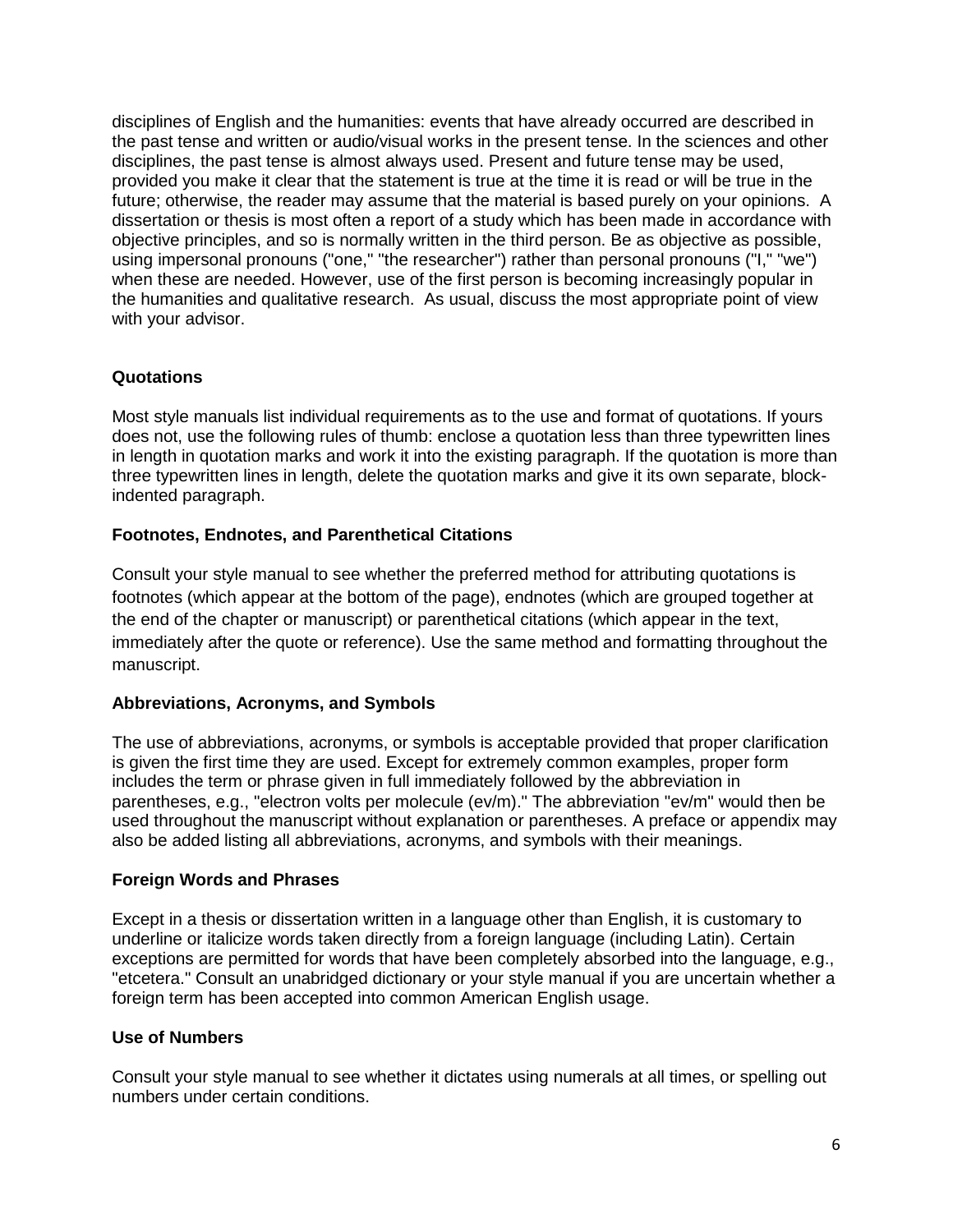# **Spelling, Grammar, and Punctuation**

It is expected that BGSU students will produce theses and dissertations free of errors in spelling, grammar, and punctuation. Prior to printing the final copy, run the entire manuscript, including the preliminary pages, reference list, and appendices, through a computer spellchecker. (Do not use Correct All, Automatic, or their equivalent, which can replace unfamiliar or misspelled words with inappropriate substitutes.) Before submitting your thesis or dissertation to the Graduate College, you and your committee should carefully proofread it—using the checklist provided in this Handbook—and make all corrections needed. If you are uncertain about whether your grammar, spelling, and punctuation are correct, you may wish to hire a professional copy editor. See "Professional Assistance in Preparing the Manuscript," below.

# Parts of the Manuscript

A thesis or dissertation manuscript has three basic parts:

- 1. The preliminary pages
- 2. The text itself
- 3. The material following the text (bibliography and appendices).

The manuscript must be arranged in the order below, even if this order differs from the one specified in your style manual. Templates of these pages are available on the BGSU Graduate College website about the ETD process by clicking **[here](http://www.bgsu.edu/gradcoll/tdhandbook/index.html)** and a final checklist is available at the end of this document.

# **Note: An asterisk (**\***) denotes BGSU mandatory page.**

# **1. PRELIMINARY PAGES**

The pages that come before the text or body of the manuscript are called preliminary pages. Templates for the preliminary pages area available from the **[Graduate College website](http://www.bgsu.edu/gradcoll/etd/page25107.html)**.

# **\*Title Page**

The title must be in all caps and should accurately and concisely describe your topic. Avoid vague beginnings, such as "A Study of..." or "A Report on the Development of..." Do not use abbreviations or acronyms in titles. The date on the title page should be the month and year in which the degree is to be granted. All committee members need to be listed. See link under preliminary pages for template.

Copyrighting your thesis or dissertation is optional. If included, the copyright page follows the title page and is not numbered. Copyright information is available from the **[Copyright Office of](http://www.copyright.gov/)  [the Library of Congress](http://www.copyright.gov/)**, Washington, DC 20559. See link under preliminary page for template.

*"Copyright is a form of legal protection for original works of authorship, including works published online. Copyright applies to a work as soon as it is created in a tangible form, such as being saved to an electronic file. Your ETD is automatically protected by copyright, although you may choose the additional protection of registering your copyright. For further copyright information, please see the* **[U.S. Copyright Office Frequent Asked Questions](http://www.copyright.gov/)**.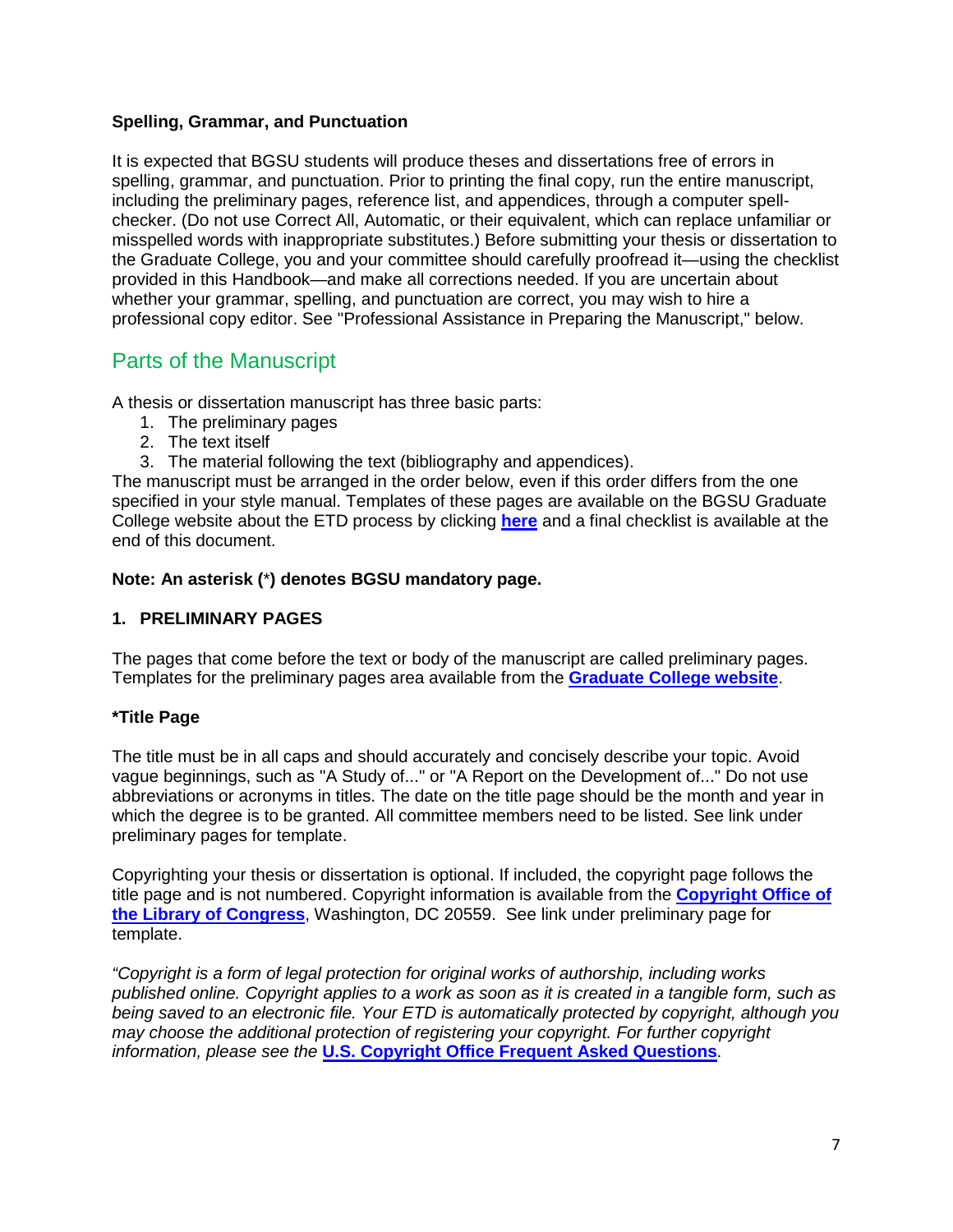*Copyright also protects any other authors' works included in your ETD. Please consult with your program office about when and how to document your permission to use such materials." (From the OhioLINK ETD frequently asked questions.)*

# **\*Abstract**

The abstract is an essential part of your thesis or dissertation: other scholars will read it to determine whether your manuscript will be helpful to their own research. It must be clear, informative, and concise. The abstract may not exceed 350 words (approximately 1-1/2 pages double-spaced). It is the first numbered page: use a lowercase Roman numeral in the top right corner, "ii" if there is no copyright page and "iii" if there is one. The advisor's name (e.g., "Mary E. Smith, Advisor") must appear between the page heading and the text.

While organization and style is determined by your discipline and academic advisors, most research – based manuscripts include the following:

- 1. **Statement of Problem:** A brief statement of the study's specific objective.
- 2. **Methods and Procedures:** A brief statement of the research plan and, if appropriate, of the data gathering and/or analysis methods employed, especially if the methods are essential to the interpretation of the results.
- 3. **Results:** A summary of the major results obtained. In quantitative research, the basic statistical techniques which were applied to the data should be stated.
- 4. **Conclusions:** The major conclusions derived from the research study, including interpretation of results, basic implications, deductions, etc. Consult Dissertation Abstracts International for examples appropriate to your discipline. Keep in mind that scholars reading the abstract in DAI will have no context for in-text citations, so avoid these if at all possible. See link under preliminary page for template.

# **Frontispiece**

Some students choose to personalize their manuscripts with an appropriate quotation or illustration.

# **Dedication**

A dedication page is optional.

# **Acknowledgments**

Acknowledgments serve as a means to recognize and express appreciation to the people who were influential in preparing and completing the manuscript. The Graduate College strongly recommends including an Acknowledgments page, but does not mandate it. See link under preliminary page for template.

# **\*Table of Contents**

A Table of Contents is mandatory. It must list all chapter/major section headings, the bibliography, and (if applicable) appendices; preliminary pages are not included. Entries are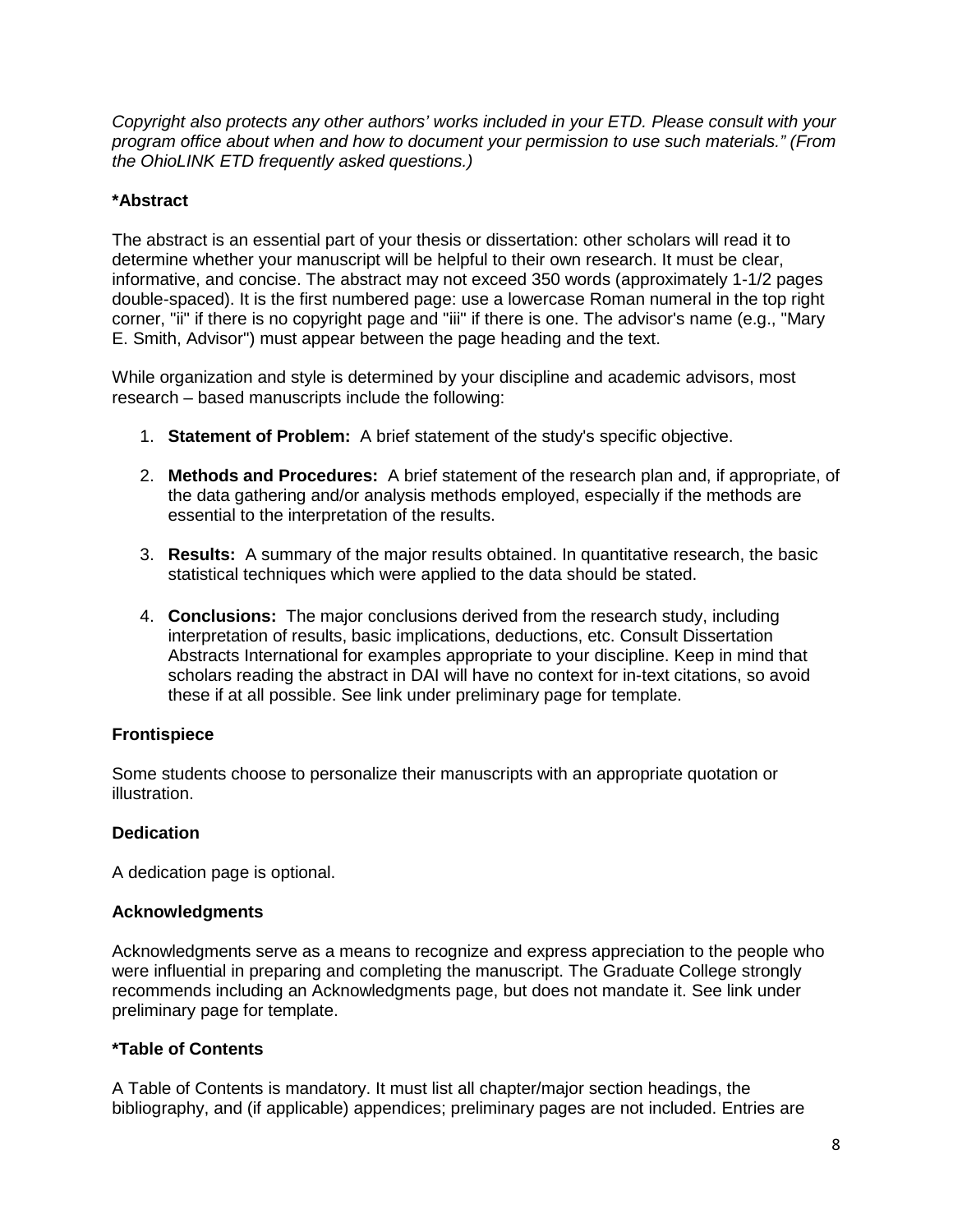consistently double-spaced, without extra spaces between sections, and each successive level of subheading (if applicable) is block-indented by an additional half an inch. The headings of major sections (chapters, bibliography, appendices) are written in all capital letters. Table of Contents headings must be identical to those in the text, including spelling, wording, punctuation, and capitalization, but should not include word format such as italics or underlining, with the exception of Latin names and book/journal/film/play titles.

Page numbers listed in the Table of Contents must be right-justified. To do this, highlight the body of the typed Table of Contents and insert a right-tab just before the one-inch right margin. Then add a tab between the leader dots and the page number for each Table of Contents entry. **<http://www.bgsu.edu/gradcoll/tdhandbook/index.html>**

# **\*List of Tables, List of Figures, List of Illustrations, Etc.**

If your manuscript contains three or more tables, figures, illustrations, etc., then these must be listed on separate pages following the Table of Contents, formatted according to the style manual being used in the manuscript. Word the table or figure headings exactly as they appear in the text.

#### **Preface**

A preface is optional. It is used to provide background information such as the motivation for the study and the purpose of the manuscript. If included, it is placed immediately before page 1 of the text.

# **2. THE TEXT**

With the exception of the basic formatting requirements described in FORMAT AND STYLE, below, there are no special formatting requirements for the body of the manuscript. Text should be more or less continuous, without excessive white space between sections or before/after illustrative materials.

#### **Tables, Figures, Illustrations, Etc.**

Many manuscripts contain tables, figures, and/or other illustrative materials. The term "Table" refers to data sets, while "figure" refers to graphs, diagrams, drawings, maps, photographs, or charts. All such items are to be inserted in the text near where they are first mentioned or placed together in an appendix at the end of the manuscript. If they are over 4-l/2" in height, including table title heading and any footnotes, they may be given a page of their own after the textual reference. Because of their size, many tables or figures require their placement on the page to be landscape. These pages should be rotated so that the text is consistent with the portrait style pages. This will allow the reader to easily read the material.

Tables, figures, etc., should include a heading, source, and any required footnotes or other explanations.

Footnotes crediting an outside source should appear immediately below the table or figure. If a paragraph of explanation is required, it should be single-spaced and placed immediately below the table or figure.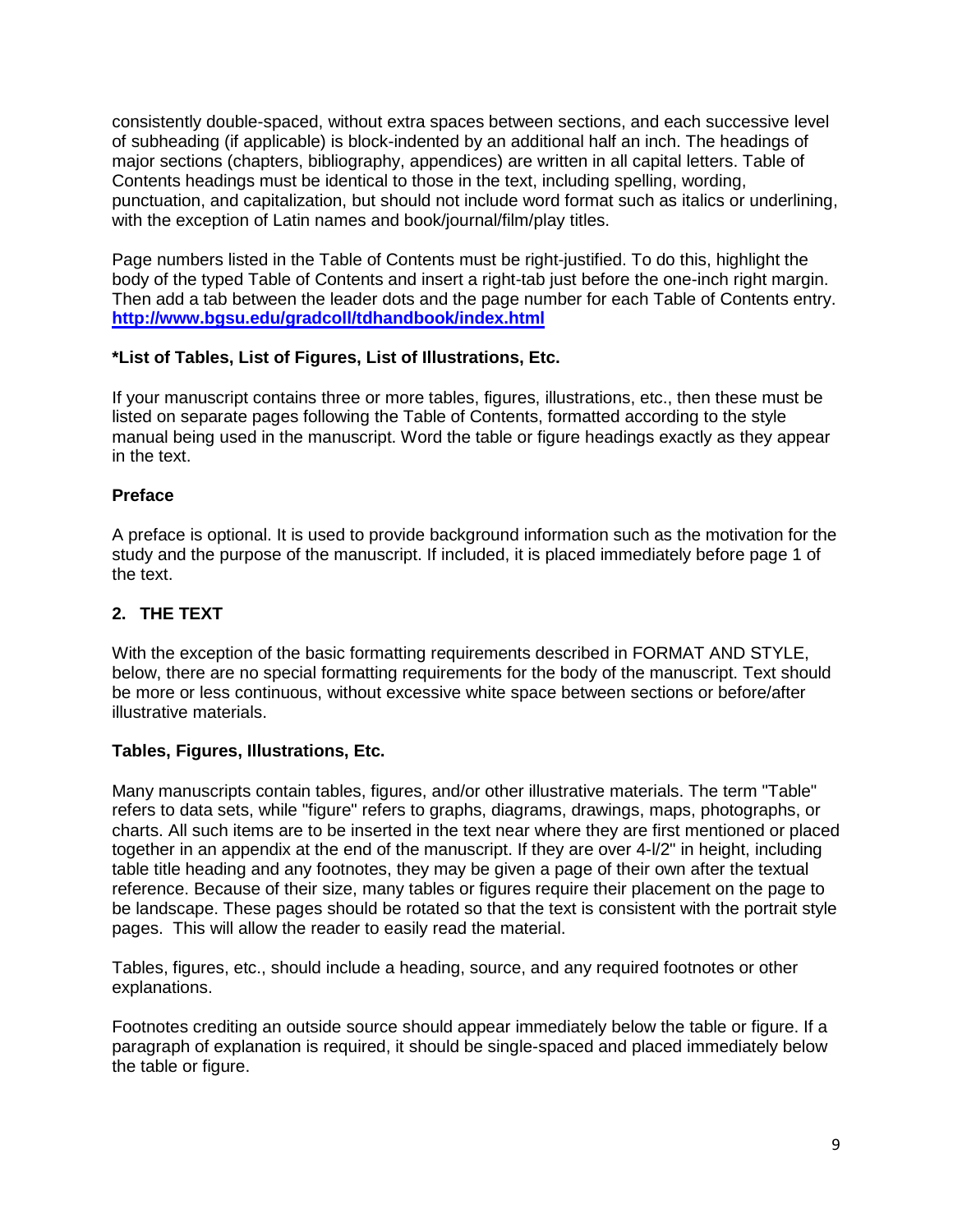# **3. CONCLUDING SECTION**

# **Bibliography or References**

The bibliography or reference list includes all works cited in the text, as well as sources consulted during the preparation and writing of the manuscript but not actually cited. Dictionary entries are ordinarily not listed. The spacing, indentation style, information given, and arrangement of the works listed must follow the specifics given in your style manual. Finally, the placements of reference lists should be determined by the field of study's manual of style.

#### **Appendix/Appendices**

An appendix is a supplementary item or group of items not placed within the body of the work: it may include tables, illustrations, photographs, figures, charts, graphs, sample questionnaires, and the like. It appears after the Bibliography, and is listed (with an all-capped heading) in the Table of Contents. When previously printed items are included, they should be reduced in size using a high quality photocopier to fit within the Graduate College's required margin. **Any approvals for copyrighted materials, Human Subjects Review Board (HSRB) and Institutional Animal Care and Use Committee (IACUC) must be included in the appendix.**

# Completing the Process

# **The Final Draft**

All manuscripts are to be submitted to the Graduate College electronically via the OhioLINK ETD database. The manuscript must conform to the format and style requirements of this Handbook and your style manual, have no errors in spelling or grammar, and be clearly printed throughout to facilitate microfilming and photocopying. Be sure to check the entire manuscript for quality before beginning the steps to submit it to the OhioLINK ETD database.

Questions related to formatting and submitting your electronic thesis or dissertation (ETD) may be directed to the Student Technology Assistance Center (STAC).

Student Technology Assistance Center 122 Wm. T. Jerome Library 419‐372‐9277 [stac@lists.bgsu.edu](mailto:stac@lists.bgsu.edu)

It is important that you plan ahead and allow for a few hours to complete the formatting and submission process. If utilizing in person assistance from the STAC, plan ahead and set up an appointment.

**The final, error free manuscript must be electronically submitted by the [posted deadline](http://www.bgsu.edu/gradcoll/etd/page26501.html) specified prior to the commencement at which you expect to graduate. No extensions to this deadline are granted: if you submit your manuscript after the deadline, you will not graduate until the following semester.**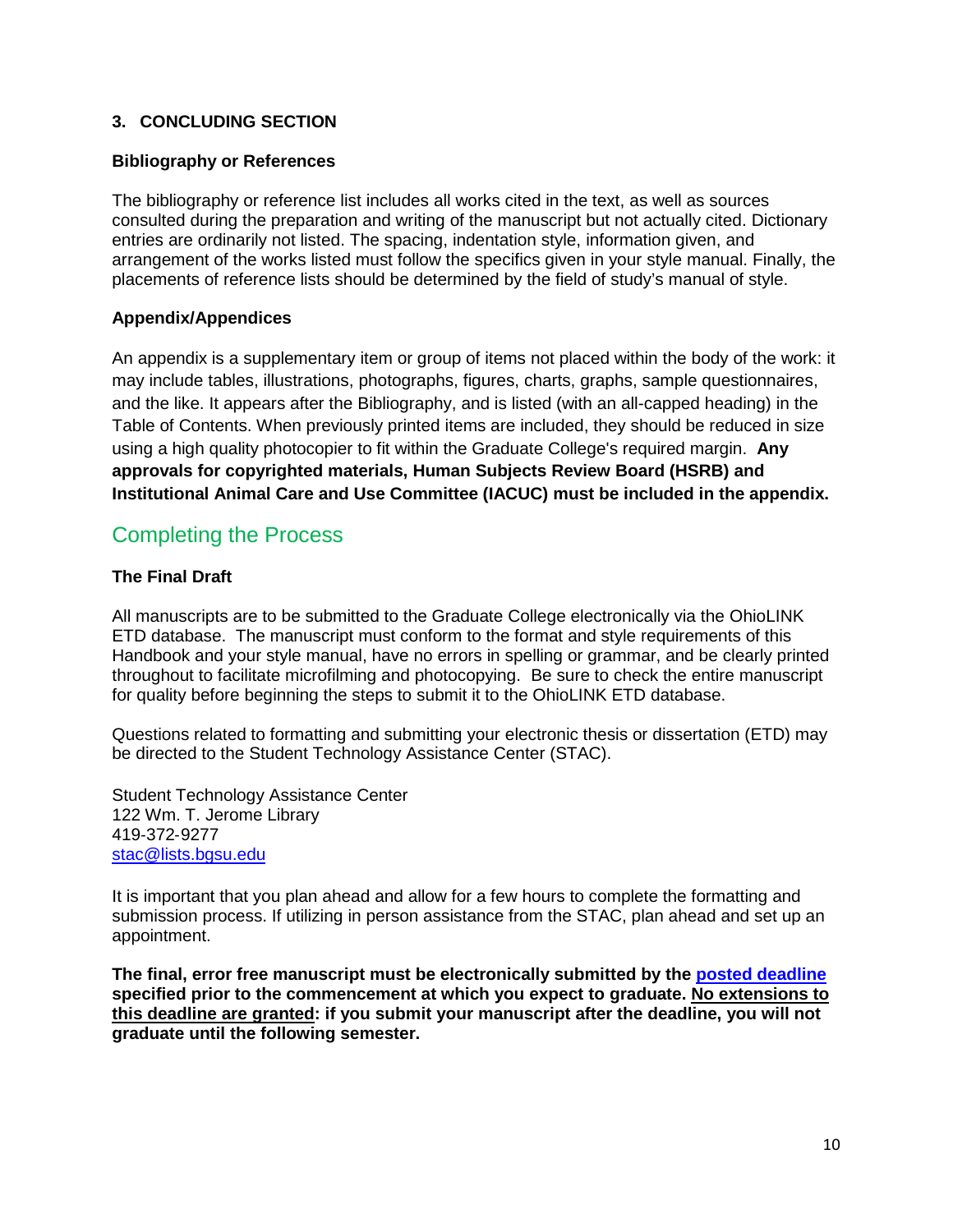# **Formatting the ETD**

Templates are available on the Graduate College ETD website for assistance with formatting the preliminary pages. It is recommended that the relevant templates are downloaded separately and the Adobe Acrobat is used to merge all of these files into one formatted PDF. All files must be merged into a single PDF to be uploaded to the OhioLINK ETD database. The PDF must include electronic bookmarks and you must set the document properties. The electronic page numbers must match the document page numbers**. [See the Graduate College](http://www.bgsu.edu/gradcoll/etd/page25107.html)  [website for specifics on how to do this.](http://www.bgsu.edu/gradcoll/etd/page25107.html)**

#### **Submitting the ETD**

Once the ETD is properly formatted into a PDF, the next step is to submit the PDF to the OhioLINK ETD database. To initiate this process, students need to go to **<http://etdadmin.ohiolink.edu/>** to set up a "user account" which is available just beneath the login box. Once a user name and password has been established, be sure to jot this information down in a safe place in case the ETD coordinator contacts you to make additional edits later in the semester. Communications about your ETD will be conducted through your official BGSU email account which should be monitored in the weeks following your ETD submission.

Once you have established a user name and password for the OhioLINK ETD database, you are ready to upload your formatted PDF. Go to **[http://etdadmin.ohio.edu](http://etdadmin.ohio.edu/)** and enter your user name and password that you have established. WARNING: your username should be your complete email address that you used to establish your account. (e.g. use [janedoe@bgsu.edu](mailto:janedoe@bgsu.edu) and NOT just janedoe)

When filling out the submission form in the OhioLINK ETD database, read each screen carefully. Please use caution when completing the ABSTRACT section of the submission form. You may need to replace special characters or formatting. Instructions for replacing special characters in the abstract section are available within the **[OhioLINK ETD database](http://maurice.bgsu.edu/record=e1000206)** when you get to this point in the submission process.

On occasion, a student may request a delay in the publication of the thesis or dissertation if immediate release may influence publishing a book or seeking a patent. If this is the case, the **[Request for Delayed Publication form](http://www.bgsu.edu/gradcoll/etd/page25392.html)** must be submitted to the Graduate College. Generally, the Graduate College discourages the use of delayed publication without reasonable cause.

#### **Review and Approval of your ETD**

Once the file has been submitted to the **[OhioLINK ETD](http://maurice.bgsu.edu/record=e1000206) database**, and the **[Thesis/Dissertation Defense and Manuscript Form](http://www.bgsu.edu/gradcoll/documents/index.html)** has been viewed by the Office of Registration and Records, the ETD Coordinator will review the PDF document. If any problems are discovered with the submission, the student will receive an email indicating the unresolved issues before approval is granted. Upon final approval and publication, your electronically submitted thesis or dissertation will become immediately available for download from the OhioLINK ETD web site. Students should note that the review process may take a few weeks after the final manuscript has been submitted to the OhioLINK ETD database.

#### **Microfilming and Binding**

Since all doctoral dissertations and master's theses will be available on the web through OhioLINK, the BGSU Library will no longer bind electronically submitted manuscripts. The only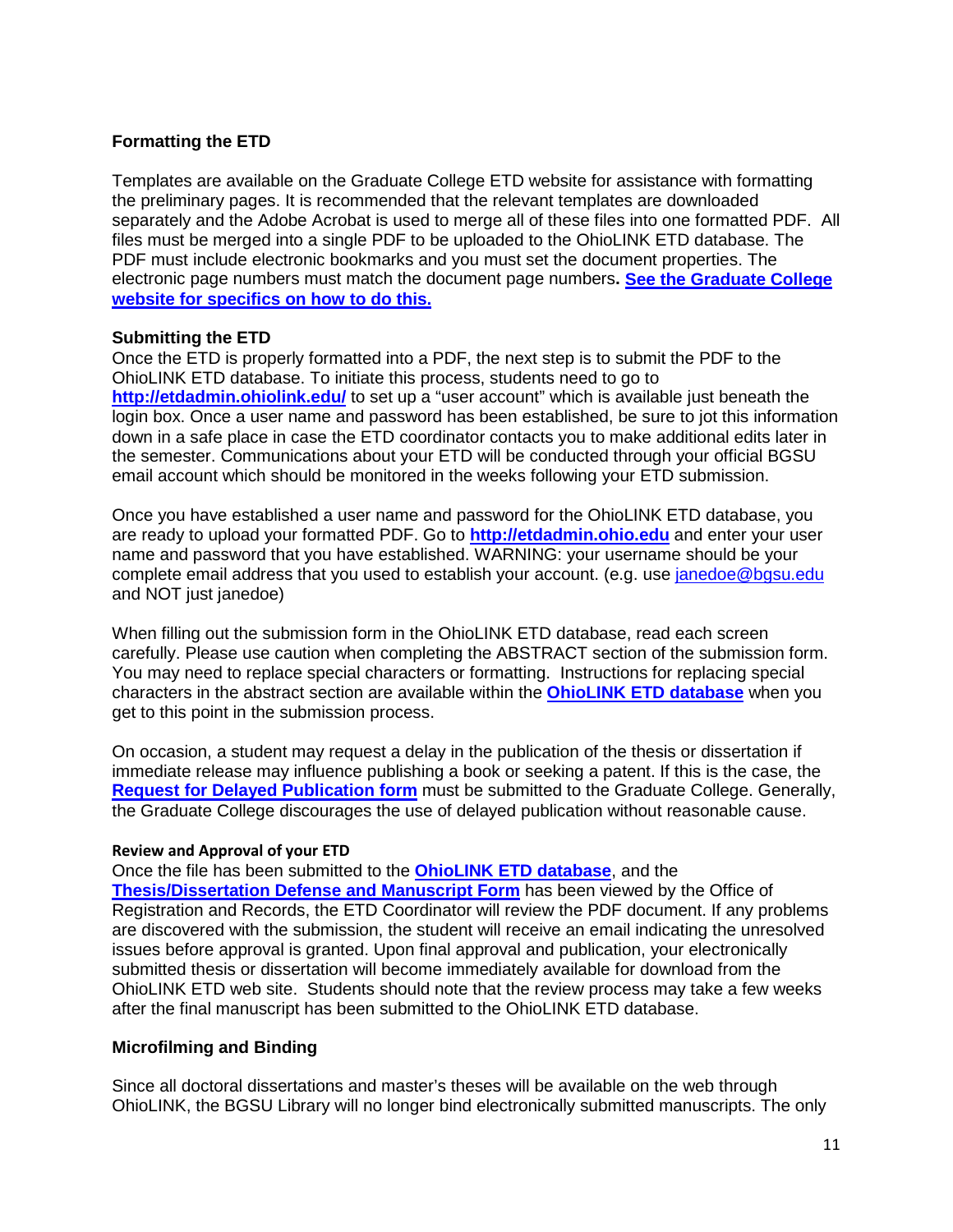exception to this is Creative Writing MFA theses. Since these documents will continue to be submitted as paper copies, the manuscripts will still be microfilmed and bound by the BGSU Library for archival purposes. The current fee for this service is \$20.

Please note that **all** doctoral dissertations are forwarded to ProQuest for microfilming by OhioLINK. The abstract is published in Dissertation Abstracts International and its database, and the dissertation is made available for purchase by scholars throughout the world. Doctoral students may arrange for publication by other means, provided this does not interfere with ProQuest's process. The fee for this is set by ProQuest. These fees will appear on your Bursar bill approximately one month prior to graduation. If payment is not received by the date of graduation, a HOLD will be placed on your record which will hold your transcript and diploma until the issue has been resolved. **Master's Theses are not forwarded to ProQuest.**

Stampers, in the Bowen-Thompson Student Union, offers thesis and dissertation book binding. This is a high-quality hardback bind, with a variety of color covers from which to choose. Cover printing can be done in either gold or black. Please stop by Stampers on the second floor of the BTSU if you have any questions or want to view color cover samples. Stampers can be reached by phone at 419-372-9633. Another bindery that has an online service is H-F Group-Indiana. You can arrange everything online at<http://www.thesisondemand.com/> and they do offer rush service.

# Checklist and Samples

Use the following checklist, shown below, to determine if you have completed all the necessary parts of the document. Remember to check that pages are numbered properly, if there is no copyright page included, the abstract page should be numbered (ii). Please remember to check all spacing and numbering before submitting the document. The Microsoft Word templates on the ETD website are formatted using a 12 point font, Times New Roman. Make sure that your pages meet all spacing and formatting requirements when printed.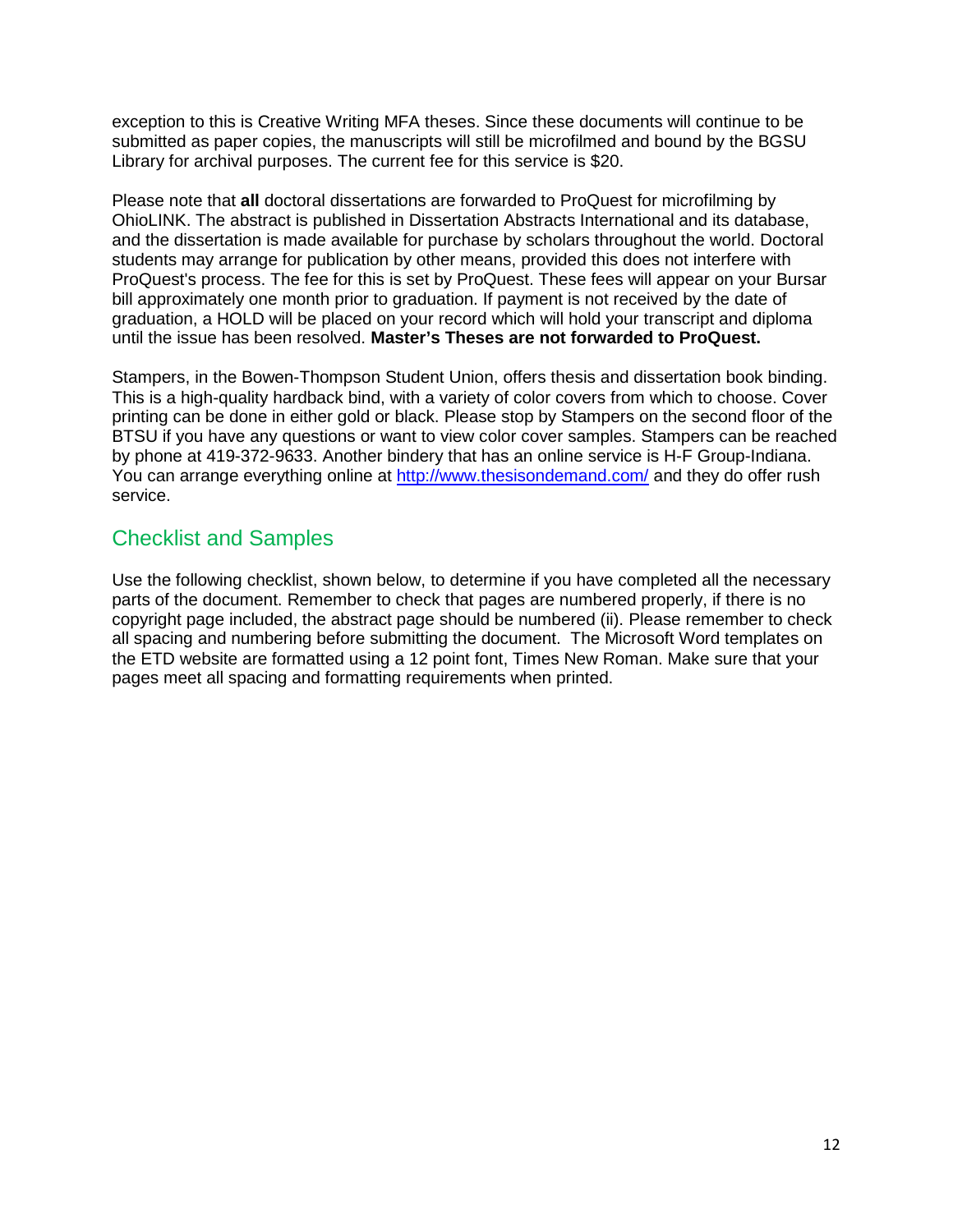#### A FINAL CHECKLIST FOR BGSU THESIS AND DISSERTATION WRITERS

#### **Dates to Remember and Forms to be submitted**

- □ Consult the **[List of Deadlines](http://www.bgsu.edu/gradcoll/page27074.html)**
- □ Fill out and print **[Survey of Earned Doctorates](http://www.bgsu.edu/downloads/gradcol/file27084.pdf)**
- □ **[Topic Approval Form](http://www.bgsu.edu/gradcoll/documents/index.html)**
- □ **[Thesis/Dissertation Defense and Manuscript Form](http://www.bgsu.edu/gradcoll/documents/index.html)** (due one week before final ETD submission date)
- **□ [Request for Delayed Publication Form](http://www.bgsu.edu/gradcoll/documents/index.html)** (optional and only if needed under certain circumstances)

#### **Formatting**

- $\Box$  I have consulted a current style manual regarding all questions of style.
- $\Box$  The paper is white and letter-sized (8-1/2" by 11")
- $\Box$  All margins are set at one inch.
- $\Box$  The page number is set at approximately 3/4" from the top of the page, along the right margin.
- $\Box$  The manuscript title is written in all capital letters.
- $\Box$  The cover page is formatted exactly as shown in the **[Thesis and Dissertation Handbook](http://www.bgsu.edu/gradcoll/tdhandbook/index.html)**.
- $\Box$  Preliminary pages, beginning with the Abstract, are numbered using lower-case Roman numerals: at iii if there is a Copyright page, at ii if there is not.
- $\Box$  My advisor's name is included on the Abstract page, in addition to the other committee members.
- $\Box$  The Table of Contents is consistently double-spaced, without extra spaces between sections.
- $\Box$  Page numbers in the Table of Contents are right-justified, using right-tabs, not spaces.
- $\Box$  Chapter or major section headings are written in all capital letters in the Table of Contents and the text.
- $\Box$  Every chapter or major section begins at the top of a new page.
- $\Box$  Every Table of Contents heading matches its text counterpart for proper level formatting, word choice, spelling, punctuation and capitalization.
- □ The List of Figures, List of Tables, etc. are formatted as shown in the [Table of Contents](http://www.bgsu.edu/gradcoll/tdhandbook/index.html) download.
- $\Box$  Every Figure, Table, etc. heading matches its text counterpart for word choice, spelling, punctuation, and capitalization.
- $\Box$  Figures, tables, etc. that have been printed landscape are rotated so the text is going in the same direction as the pages of text on the portrait style pages.
- $\Box$  The text is continuous, without large blocks of white space or page breaks between sections (with the exception of new chapters). There are no breaks between individual paragraphs unless this is required by my style manual.